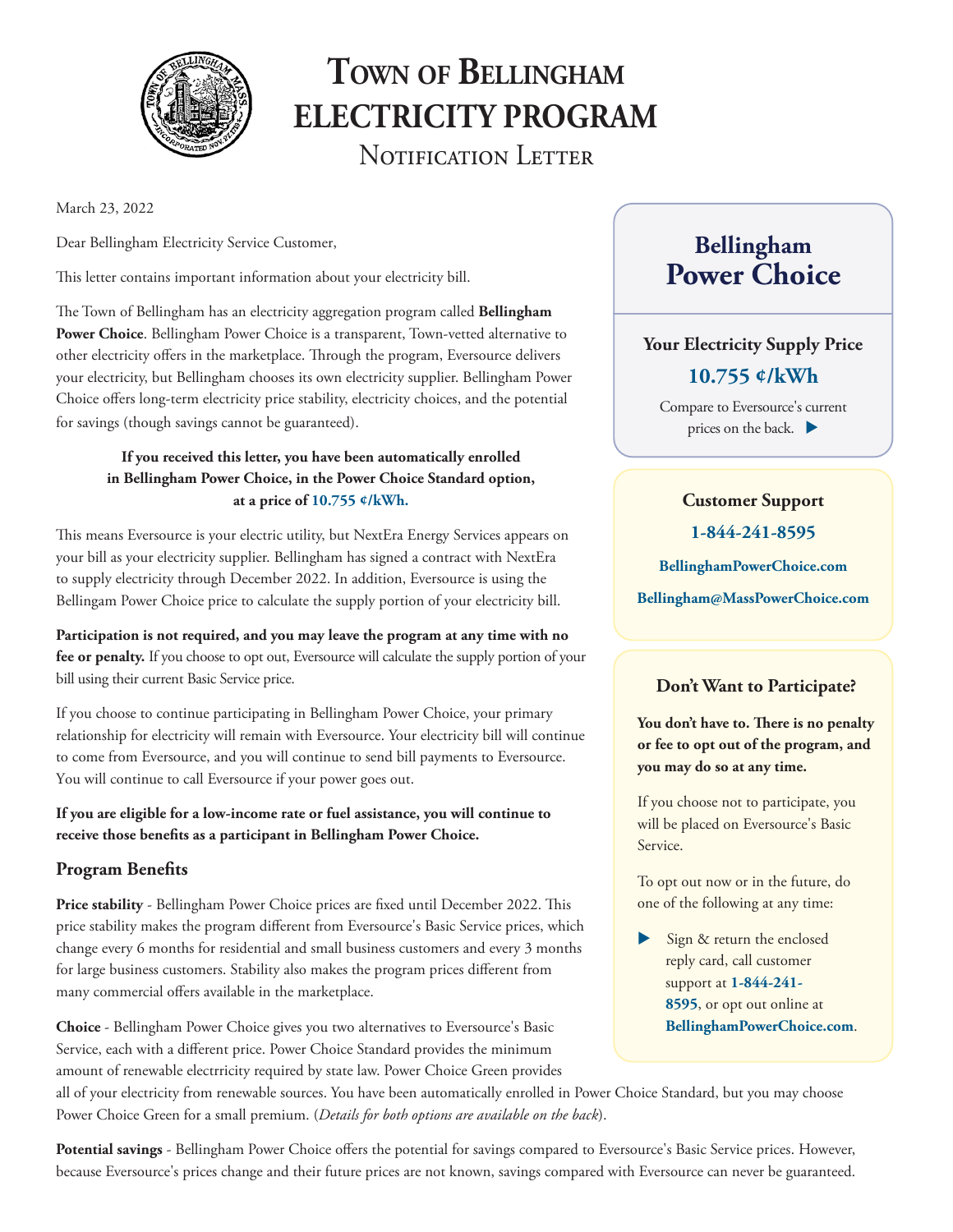#### **Program Options & Pricing**

|                                                                                                                                                                   | 1. You have been automatically enrolled in POWER CHOICE STANDARD:                                                                                                                                                                                                                                                                                                                                                             | 10.755 ¢/kWh <sup>*</sup> for residential,<br>small, and large business accounts       |
|-------------------------------------------------------------------------------------------------------------------------------------------------------------------|-------------------------------------------------------------------------------------------------------------------------------------------------------------------------------------------------------------------------------------------------------------------------------------------------------------------------------------------------------------------------------------------------------------------------------|----------------------------------------------------------------------------------------|
| Renewable energy content                                                                                                                                          | Meets Massachusetts minimum renewable energy requirements, which include 18% from "premium" renewable<br>energy projects in the New England Region (MA Class I RECs).                                                                                                                                                                                                                                                         |                                                                                        |
| <b>Rate term</b>                                                                                                                                                  | Enrollment - December 2022 meter read.                                                                                                                                                                                                                                                                                                                                                                                        |                                                                                        |
| Exit terms                                                                                                                                                        | Leave any time. No exit charge.                                                                                                                                                                                                                                                                                                                                                                                               |                                                                                        |
| 2. If you want 100% renewable electricity, you may choose POWER CHOICE GREEN:<br>13.863 ¢/kWh <sup>*</sup> for residential,<br>small, and large business accounts |                                                                                                                                                                                                                                                                                                                                                                                                                               |                                                                                        |
| *** To choose POWER CHOICE GREEN, visit BellinghamPowerChoice.com or call customer<br>support at 1-844-241-8595 ***                                               |                                                                                                                                                                                                                                                                                                                                                                                                                               |                                                                                        |
| Renewable energy content                                                                                                                                          | 100% renewable electricity. All of your electricity comes from "premium" renewable energy projects in the New<br>England region (MA Class I RECs).                                                                                                                                                                                                                                                                            |                                                                                        |
| Rate term                                                                                                                                                         | Enrollment - December 2022 meter read.                                                                                                                                                                                                                                                                                                                                                                                        |                                                                                        |
| Exit terms                                                                                                                                                        | Leave any time. No exit charge.                                                                                                                                                                                                                                                                                                                                                                                               |                                                                                        |
|                                                                                                                                                                   | 3. If you choose to opt out, you will be placed on EVERSOURCE'S BASIC SERVICE:                                                                                                                                                                                                                                                                                                                                                | 15.735 ¢/kWh residential<br>14.732 ¢/kWh small business<br>10.470 ¢/kWh large business |
| Renewable energy content                                                                                                                                          | Meets Massachusetts minimum renewable energy requirements, which include 20% from "premium" renewable<br>energy projects in the New England Region (MA Class I RECs).                                                                                                                                                                                                                                                         |                                                                                        |
| Rate term                                                                                                                                                         | January 1 - June 30, 2022, for residential and small business accounts. April 1 - June 30, 2022, for large business<br>accounts. Eversource's fixed Basic Service prices change every 6 months for residential and small business accounts<br>and every 3 months for large business accounts. Eversource's prices will next change for residential, small business<br>accounts, and large business accountss on July 1, 2022. |                                                                                        |
| Exit terms                                                                                                                                                        | Leave any time. No exit charge. However, large C&I (ratess G-3, T-2, and WR) and street lighting customers on the<br>fixed-priced Basic Service option may receive a billing adjustment, which may be either a credit or a charge.                                                                                                                                                                                            |                                                                                        |

The Power Choice Standard price and Power Choice Green price both include a \$0.001/kWh administrative fee. Program prices could increase as a result of a change in law that results in a direct, material increase in costs during the term of the electricity supply agreement.

#### **Frequently Asked Questions**

**Are savings guaranteed?** No. While the program goal is to deliver savings when compared with the average of Eversource's changing prices, future Eversource prices are not known. As a result, savings compared with Eversource cannot be guaranteed.

**I have received this letter, and also I have signed a contract with an electricity supplier very recently. What should I do?** You may have signed your contract after this mailing list was created. If that is the case, you may wish to opt out of Bellingham Power Choice.

**I have a tax exempt account. How can I retain my account's tax-exempt status?** Taxes will be billed as part of the program's power supply charge. Customers are responsible for identifying and requesting an exemption from the collection of any tax by providing appropriate tax exemption documentation to NextEra. Visit **BellinghamPowerChoice.com** for information on where to submit your documentation.

If you have any additional questions, please visit the program website at **BellinghamPowerChoice.com,** contact customer support with our Town consultants at **Bellingham@MassPowerChoice.com** or **1-844-241-8595**, or contact Jim Kupfer, Bellingham Town Planner, at **508-657-2893**.

Denis Fraine Town Administrator